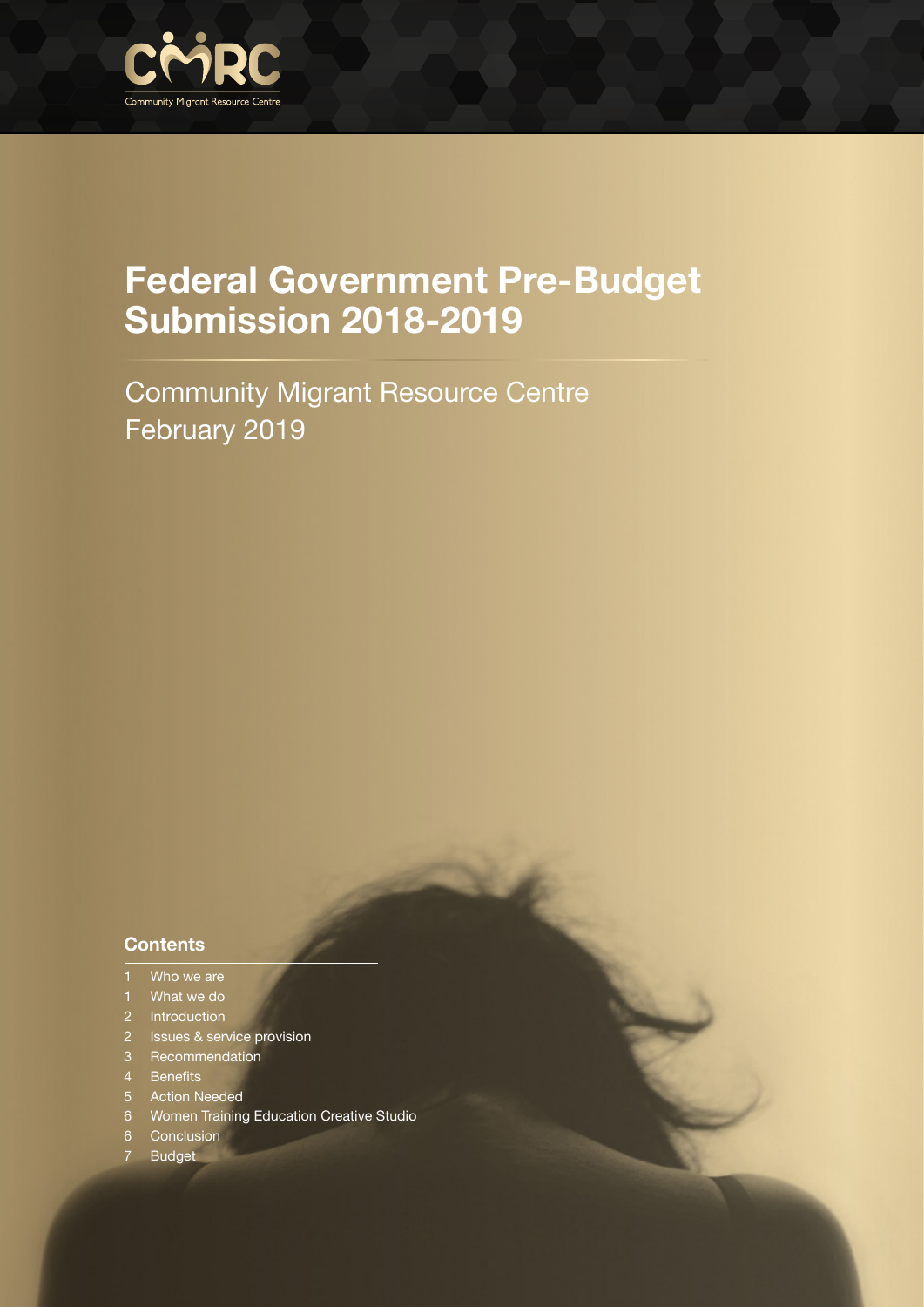

## Who we are

The Community Migrant Resource Centre (CMRC) is a not – for profit charitable organisation who has been recognised for over 25 years at a state and National level, as a leader in the area of multicultural resettlement. As a leader within the sector, CMRC aims to provide quality programs for the resettlement of migrants, refugees, asylum seekers and humanitarian entrants in the Greater Western and the Northern Regions of Sydney. It provides services to vulnerable groups such as women, families, youth and seniors as well as disability services to those CALD communities settling in CMRC's catchment areas always implementing innovative, targeted and inclusive services, programs and events to more than 27,000 clients annually. CMRC also very effectively operates an Intake and Assessment system which receives 14,500 referrals of families and individual people per year linking and connecting individuals with needed services.

As an organisation we understand and recognise the intersect of services delivered to women and families experiencing violence and recognise the need for a more planned and integrated package of service provision for women and families in crisis with limited resources and support.

## What we do

CMRC has vast cross cultural resettlement practice experience, extensive experience working with women and families with complex needs and a long history of working in innovative ways utilising trauma informed practices to raise awareness and reduce the incidence of Domestic Violence in The Hills Shire local area. Over the years CMRC has established sound links to the community and strong productive partnerships with a range of service providers, government and non-government organisations and has lead extensive and diverse DV prevention interventions, activities and projects in The Hills Shire local area such as:

- Develop & Implement a range of DV prevention, projects, e.g. the Hills Says No to DV, African Staying Home Leaving Violence.
- Conduct early Intervention programs, focus on the impact and effect on DV on children
- Deliver programs to promote healthy relationships
- Develop & deliver DV education and training programs, at local schools, religious institutions, businesses.
- Conduct education programs on Australia's Legal System
- Provide Court Support to women of CALD background
- Provide local court visits to community leaders and service providers
- Provide Case Management Safety Planning Strategies for services working with DV clients
- Conduct information & community awareness raising forums e.g. targeting parents, General Practice, ethnic specific population groups.
- Convene/Chair of the Hills Domestic Violence Prevention Network with membership of over 60 organisations.
- Chair the Multicultural Community Network with membership of over 60 partner organisation
- Provide service sector support to a range of organisations in the Hills Shire
- Co-developed and produced resource (Charmed & Dangerous Booklet, DV Prevention Wallet Cards
- Actively support national annual community awareness raising activities such as White Ribbon Day and Hills Parent Forum
- Partnerships with local community organisations to deliver DV forums with the result of forming local women's group to address family harmony

Raising awareness and reducing the incidence of domestic violence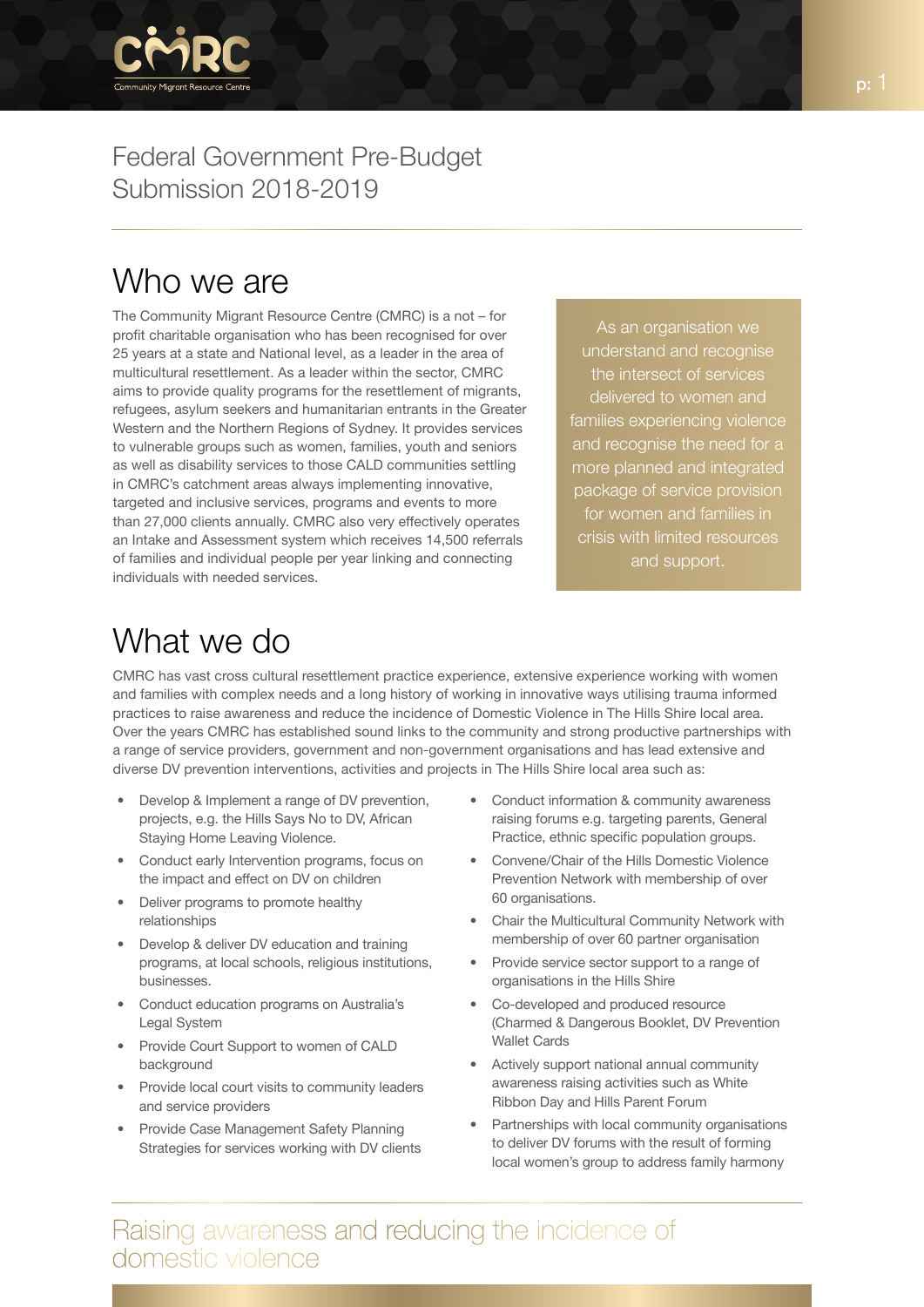

## Introduction

CMRC would like to thank you for the opportunity to provide a Pre-Budget Submission 2018-2019 under the domestic and family violence subtopic. We welcome and are supportive of the commitment of Federal Government has made to end family and domestic violence and would like to advocate for this to be maintained and increased as domestic and family violence continues to be one of the biggest challenges of our time that requires a growing investment. Domestic violence affects families and individuals across Australia it impacts on all communities regardless of culture, ethnicity, religious belief, social economic status or age. Services struggle keeping the increasing demands and there is a lack of service integration and coordination.

The aim of CMRC submission is to identify key issues relating to domestic and family violence, gaps in service provision and recommend a specific viable comprehensive long term strategy. A strategy that is properly resourced, planned and implemented to ensure the integrated delivery of essential Domestic and Family Violence trauma informed support services, for all women and specialises in the provision of cultural competent services to Culturally and Linguistically Diverse women and families.

# Issues & service provision

Domestic and Family Violence (DFV) remains a critical area of concern in Australian communities despite documented reporting of personal, political and social costs. Domestic and Family Violence, is an increasing issue for newly-arrived refugees and emerging communities. For some years, NSW crime statistics indicate domestic violence incidents reported to police are increasing at an alarming level. We understand that women and their children who experience marginalisation by culture, ethnicity and/or uncertainty or fear around visa or immigration status experience heightened vulnerability to DFV.

Research suggests that a resettlement journey forms 'cumulative risk' and is a compounding factor that can make these women vulnerable to imminent violence. With exposure to violence against women (especially as a child), the direct experience of violence (such as child physical or sexual abuse), or long-term exposure to other forms of violence, whether as a child or adult (such as racist violence, lateral or community violence, or situations of armed conflict and war), can in some cases contribute to the normalisation of violence, particularly in the absence of positive alternatives and support to recover from its impacts. Research also highlights the relationship between the refugee and settlement pre-migration experiences that intersects with constructs of tradition, patriarchy and gender. On arrival, CALD women experience liberalising of attitudes towards gender roles, however some CALD men do not accept a shift in power dynamics in a relationship.

The Australian Bureau of Statistics report found one in five women had experienced sexual violence and one in three experience physical violence. Multicultural communities face the biggest challenges in getting help. Women state that they lack knowledge of available services in the community and feel very overwhelmed by the existing complex service systems they are expected to navigate in.

Domestic and family violence continues to be one of the biggest challenges of our time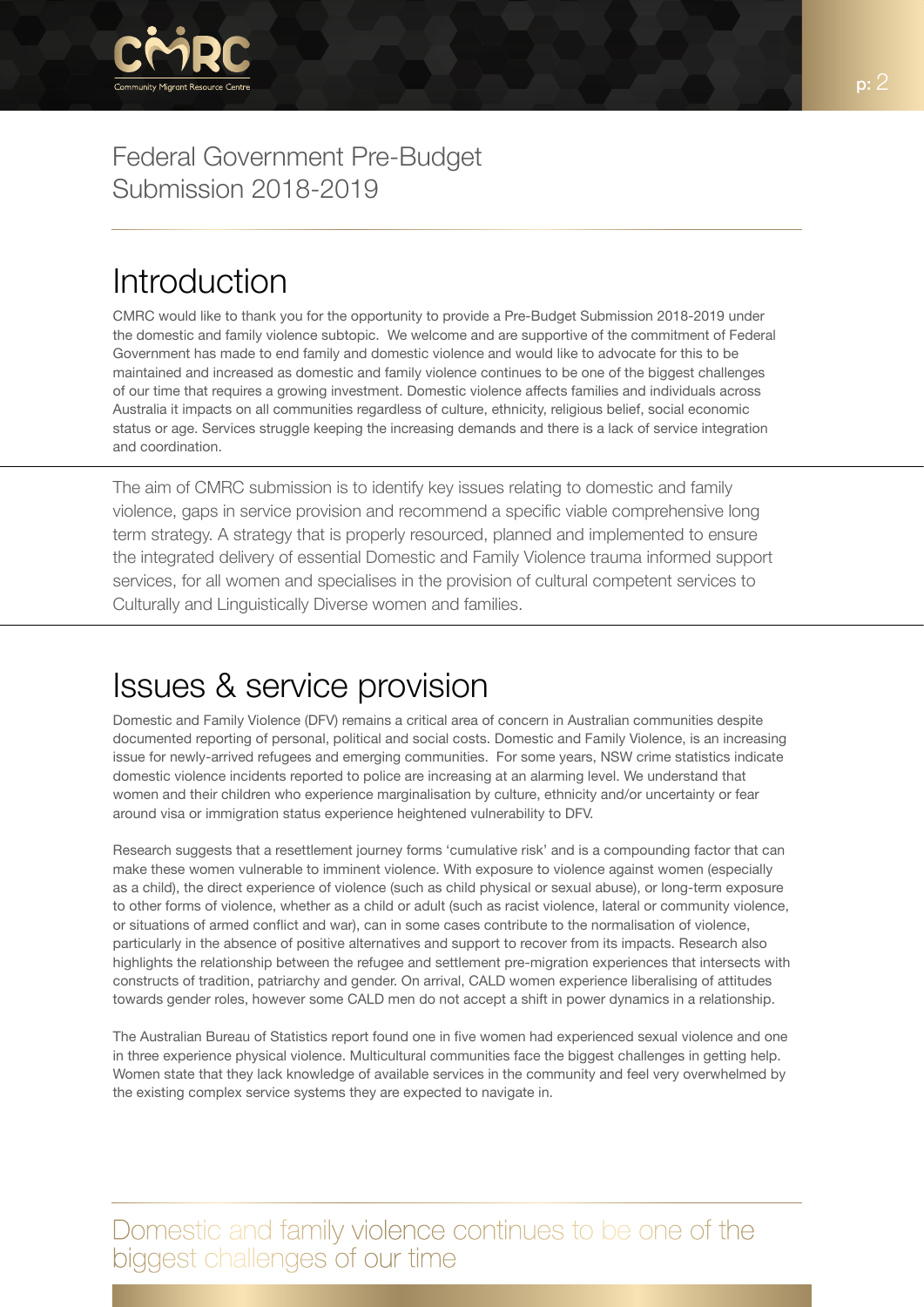

Research shows that women of Culturally and Linguistically Diverse (CALD) in background face cultural, social and language barriers resulting in a real sense of bewildering and isolation. The 2016 Victorian Royal Commission into Family Violence also found that women of CALD background are amongst the groups with a greater risk of family violence.

In all communities, domestic and family violence is hidden because of secrecy, fear and shame. In some cases, cultural differences are used to justify, hide or explain the abuse. Domestic and family violence broadly, includes physical and sexual violence, threats, intimidation, emotional abuse, economic control, isolation, and belittling behaviours. These factors are a major driver of both poverty and homelessness among women and children. It is well known that domestic violence is a significant influence for both homelessness and child protection factors.

The CMRC is particularly aware that women and families who may be recent migrants/refugees may be afraid of the consequences of reporting domestic and family violence. Research indicates that refugee women are also more vulnerable to family abuse due to increasing economic stressors, cultural adaptation, alcohol/substance addiction, miscommunication, inter-generational conflict, and shifting gender roles as contributing to the impact of many of these resettling communities.

# Investing in prevention early intervention & crisis support

# Recommendation

CMRC recommends the Federal Government to continue to make the eradication of domestic and family violence a top national priority and work collaboratively across sectors, including the community sector to ensure that women and families impacted by domestic and family violence receive the support they need.

CMRC would like to make a specific recommendation to the Federal Government and that is to invest in the establishment and provision of a Specialised Domestic and Family Violence Prevention Information & Referral Women's Hub Service Model in The Hills Shire District. The creation of a DFV Information and Referral Women's Hub will be a response to identified needs from The Hills Shire women, local services and community for coordination between the traditional domestic violence support service system and the settlement and community service support system. This Domestic and Family Violence Prevention Information & Referral Women's Hub Service Model will offer the following benefits:

Ensureing that women and families impacted by domestic and family violence receive the support they need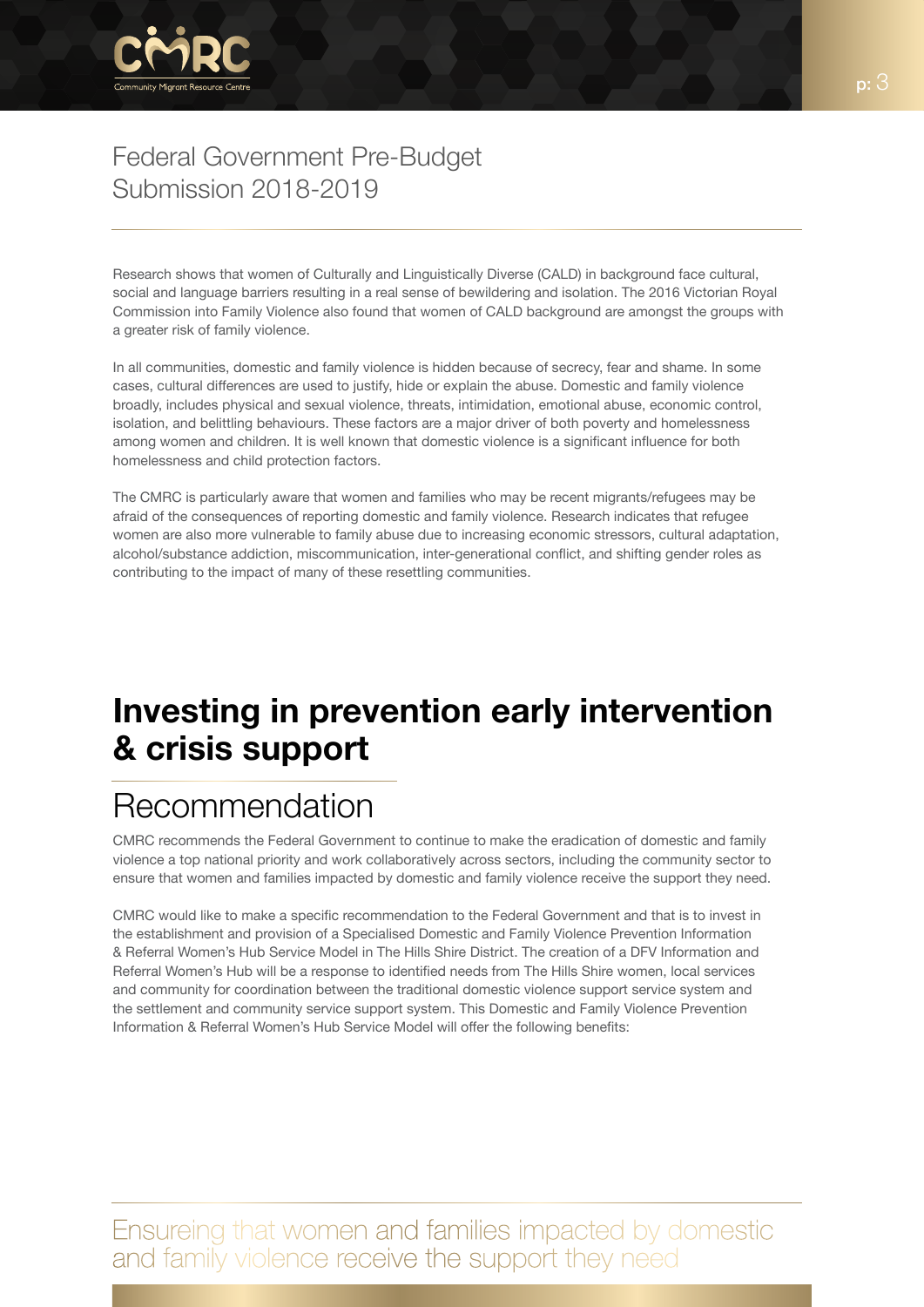

## Benefits for women & families

Women experiencing DFV will be able to access valuable information, specific DFV support services to address current problems prevent escalation of these and foster a protective environment. CMRC believes that this Hub Model can also provide a soft entry and pathways to other existing CMRC support programs such as CMRC Early Intervention Parenting programs. Women have identified that when choosing to leave violent relationships they often need to consider their children wellbeing, connecting these women to other CMRC existing programs would be of great benefit as well as to offer to connect women and families to other local resources. The Women's Hub will operate as a one stop shop service model it will offer an easy entry point of access. A soft entry to culturally appropriate and sensitive services that are non-judgemental, respectful, safe and respectful of all women's rights. An initial comprehensive holistic assessment will be conducted by the centres intake worker to assess the particular needs of the woman and will be triage to one or more of the four service streams.

CMRC will be the lead agency working collaboratively with a range of other relevant organisations, such as The Sanctuary The Hills Women's Shelter, The Lisa Harnum Foundation, TAFE, University, and Local Health District.

## Benefits for Government

Investing on this Hub Model could result in economic cost savings for the Government. It is estimated that violence against women costs Australia \$21.7 billion each year, with the government carrying more than a third of the cost burden, Price Waterhouse Cooper (2015). The Hub Model will address the need to enhanced efficiency and enhance integrated service delivery to a need for DFV Information and Referral services in the Hills Shire Location. Currently although there are valuable funded DFV services which have been operating in the Hills Shire location we are we can also identify a fragmented delivery of services that may not always achieve the best outcomes for women or the best value for money. CMRC believes that by implementing a Women's Hub Model based in The Hills Shire can facilitate a long term strategy that combines service delivery in one single location.

Through strategic centralisation the Hub Model will afford unique opportunities to maximize efficiency and effectiveness. As well as shift of resource allocation to support the implementation of early intervention strategies, to prevent problem and crisis from getting worse assisting women and families with complex needs. The improvements in service efficiency achieve have the potential to result in financial savings. Create linkages between community, government and non-government services, shared services, more effective use of space, can reduce overheads.

Facilitating a long term strategy that combines service delivery in one single location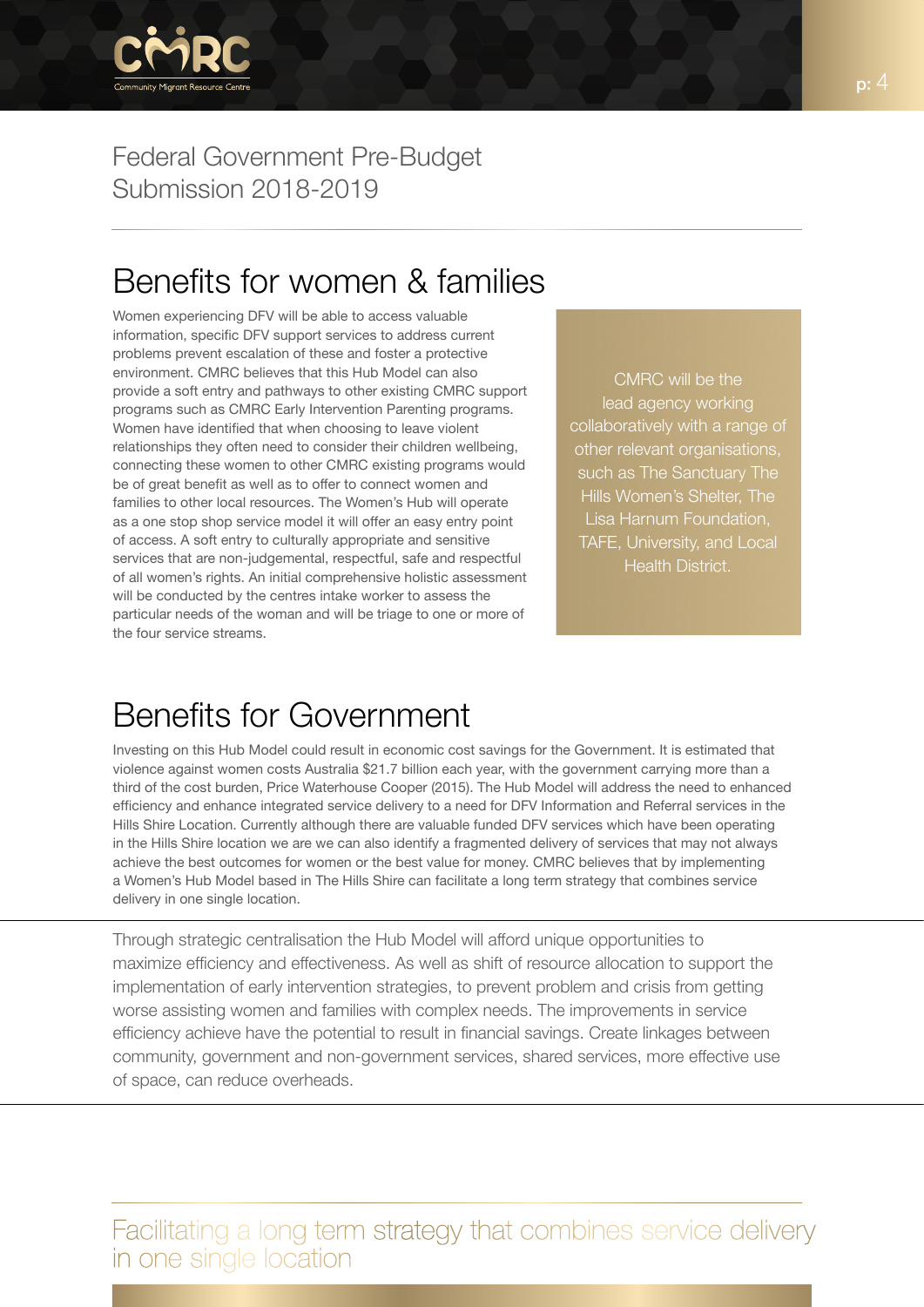

# Action Needed

Establish a One Stop DFV Prevention Information & Referral Women's Hub:



- **INTAKE:** Initial holistic assessment conducted. Depending on the specific needs of the woman she is then triage to a particular stream or streams.
- **STREAM 1:** Emergency relief includes: community aid, food bank, electricity vouchers, gas vouchers, emergency phones (Telstra Scheme), mortgage relief, transport financial assistance, financial counselling. The women will learn skills to assist them to gain economic and social independence.
- STREAM 2: Case Management, Social Support, Information & Referral to a range of services e.g. Women & family Law Services, Children Services.
- STREAM 3: Housing Support & Welfare Benefits, Information on affordable housing, crisis accommodation, social housing, rental market & well as information on welfare benefits.
- **STREAM 4:** Vocational Support, women specific vocational support which includes education and training that focus on providing women with skills for work. The increase access to educational and training opportunities will empower women and increase their level of confidence.
- STREAM 5: Physical &Mental Health Services and general, well being programs. The women will learn strategies to identify and better cope with symptoms of stress, anxiety, depression and learn where to go for support and assistance.

The increase access to educational and training opportunities will empower women and increase their level of confidence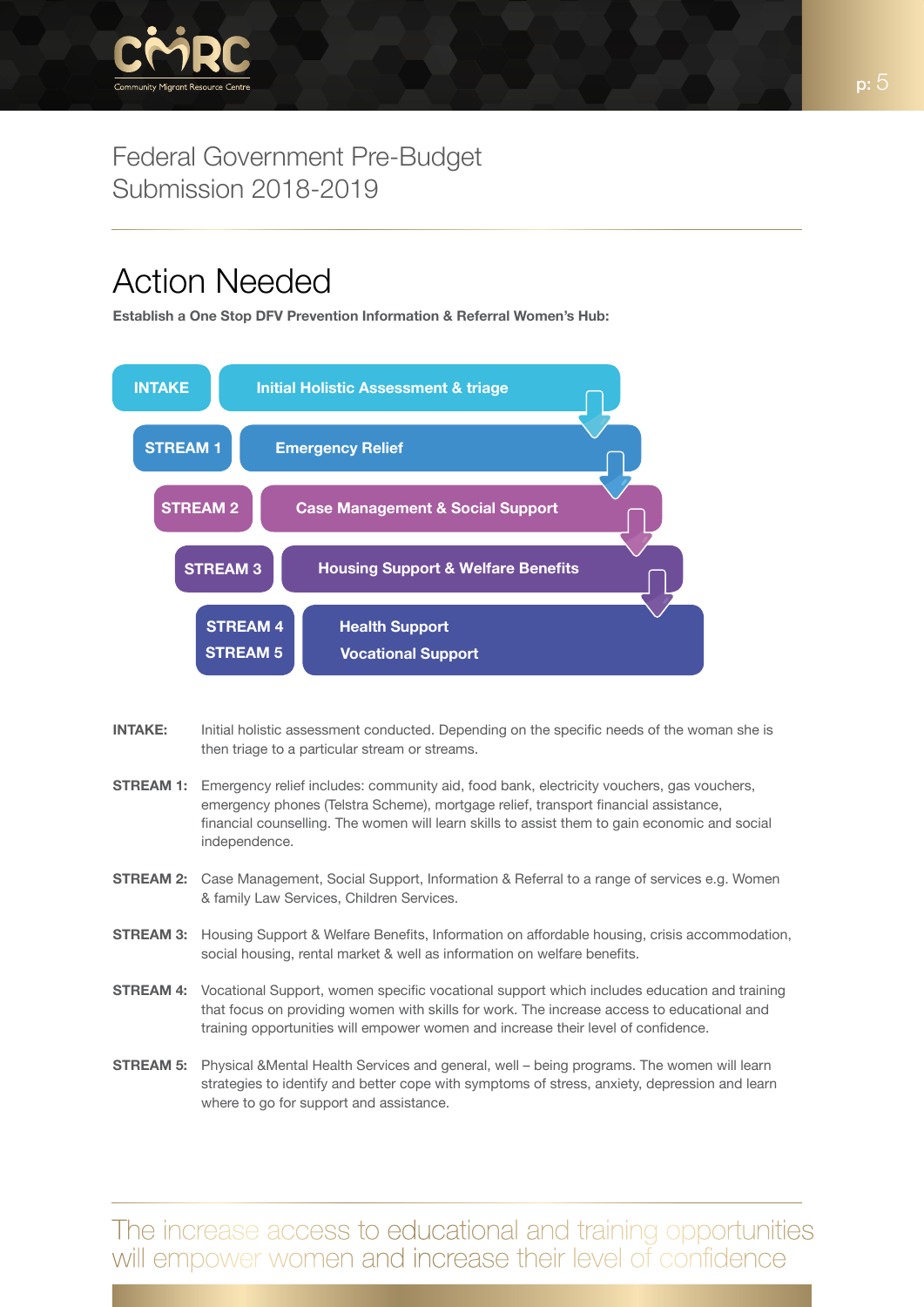

## Women Training Education Creative Studio

The Women's Hub model will develop and apply a cultural development strategy for women clients. It will develop and deliver a range of community cultural development projects through (art, music, writing, video, drama) to create opportunities for all women but with a focus on CALD women who may experience access barriers and disadvantage, to express themselves, tell their own stories, share their experiences, and connect in a safe nurturing environment meet with other women and collectively build empowering community dialogues.

Engaging women through arts and cultural activities, the centre will support women to build confidence, gain a sense of connection with other women to create sustainable support networks. Women will embark in creative processes that will produce multiple benefits, build relationships, capacity to cooperatively problem solve together, share resources and re build social capital.

A multipurpose flexible space designed to accommodate a range of practices is required:

Empowering CALD women through the provision of information, education, child care support & creative initiatives. CALD women will be able to develop, knowledge, skills and confidence.

The space will be suitable for:

- Conducting young women mentoring program
- Supporting women job seekers, getting job ready,
- Be money smart
- Hosting art activities, opportunities for self-expression, developing social skills, creative thinking, confidence building.

# Conclusion

The above recommendation calls for the establishment of One Stop DFV Prevention Information & Referral Women's Hub Model of Service designed to ensure that the 2018-2019 Budget allocations and strategies implemented work toward addressing the DFV identified needs of all women including those women from CALD women and addresses the service delivery gaps discussed in CMRC submission. CMRC believes that there is great opportunity for the Government to address many of the access barriers to DFV support services and challenges experienced by women in particular the disadvantage experience by multicultural women in the Hills Shire who may be at risk of harm and experience much inequality.